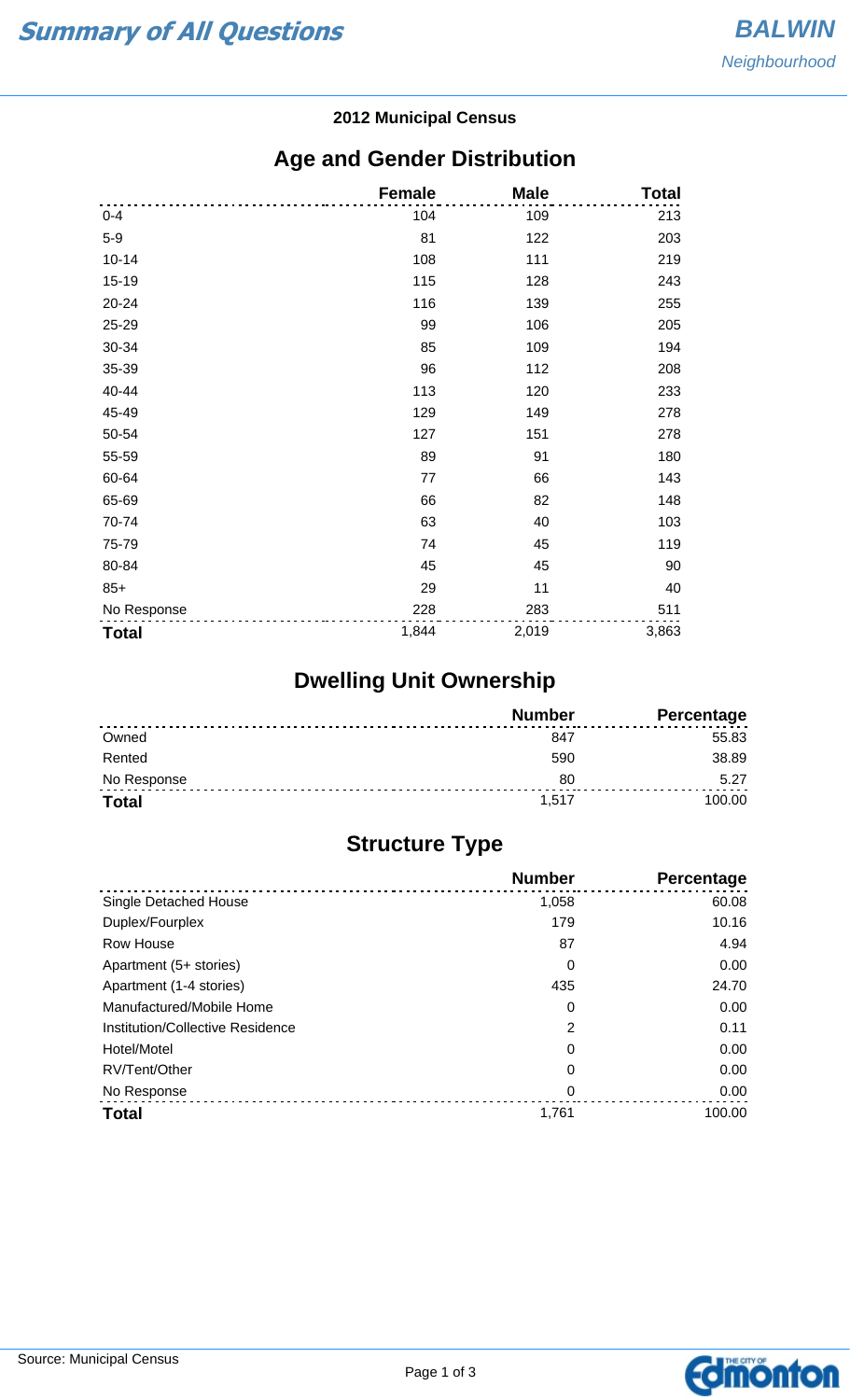## **Dwelling Unit and Property Status**

|                           | <b>Number</b> | Percentage |
|---------------------------|---------------|------------|
| Occupied                  | 1,517         | 85.80      |
| Unoccupied                | 167           | 9.45       |
| Vacant Lot                |               | 0.40       |
| <b>Under Construction</b> | 17            | 0.96       |
| No longer in use          | 60            | 3.39       |
| No Response               | 0             | 0.00       |
| <b>Total</b>              | 1,768         | 100.00     |

#### **Marital Status**

|                      | <b>Number</b> | Percentage |
|----------------------|---------------|------------|
| Married              | 1,139         | 29.48      |
| Common-law           | 228           | 5.90       |
| Separated/ divorced  | 304           | 7.87       |
| <b>Never Married</b> | 1,627         | 42.12      |
| Widowed              | 173           | 4.48       |
| No Response          | 392           | 10.15      |
| <b>Total</b>         | 3,863         | 100.00     |

## **Employment Status**

|                               | <b>Number</b> | Percentage |
|-------------------------------|---------------|------------|
| Preschool                     | 249           | 6.45       |
| Kindergarten - Gr.6           | 284           | 7.35       |
| Gr.7 - Gr.9                   | 165           | 4.27       |
| Gr.10 - Gr.12                 | 132           | 3.42       |
| <b>Post Secondary Student</b> | 154           | 3.99       |
| Homemaker                     | 113           | 2.93       |
| Employed 0-30 hrs             | 202           | 5.23       |
| Employed 30+ hrs              | 1,385         | 35.85      |
| Unemployed                    | 169           | 4.37       |
| Retired                       | 534           | 13.82      |
| Permanently unable to work    | 90            | 2.33       |
| Other                         | 29            | 0.75       |
| No Response                   | 357           | 9.24       |
| <b>Total</b>                  | 3,863         | 100.00     |

# **Term of Residence at this Location**

|                              | <b>Number</b> | Percentage |
|------------------------------|---------------|------------|
| 5 years or more              | 1,813         | 46.93      |
| 3 years to less than 5 years | 502           | 13.00      |
| 1 year to less than 3 years  | 465           | 12.04      |
| Less than 1 year             | 608           | 15.74      |
| Child less than 1 year       | 53            | 1.37       |
| No Response                  | 422           | 10.92      |
| <b>Total</b>                 | 3,863         | 100.00     |